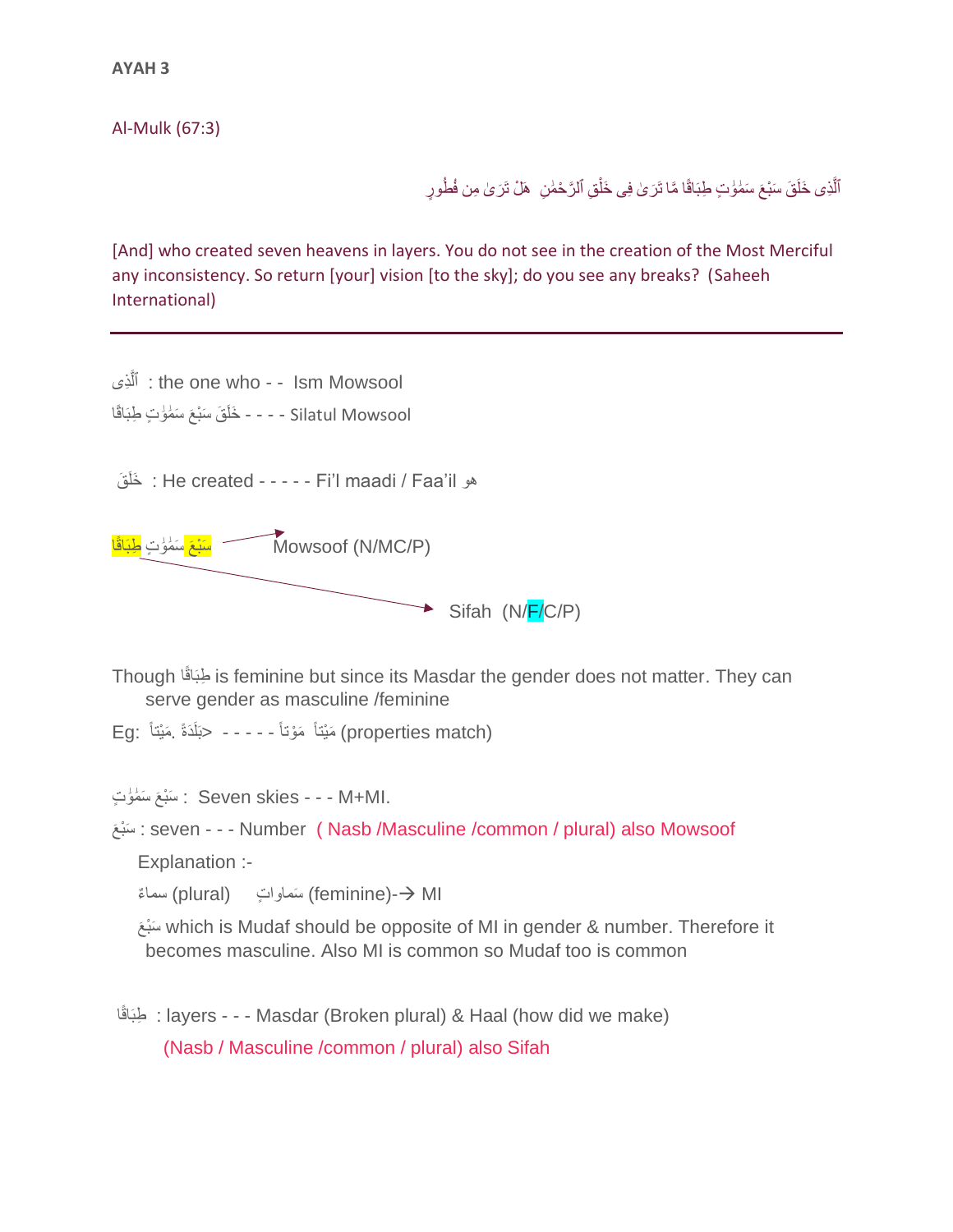broken plural طَبَقٌ طَبَقَةٌ : 2 possibilities OR

```
طَابَقَ يُطابِقُ. طِباقاً مُطابَقَةً    < - - - Masdar
(layers on layers)
```
The One who created seven skies in layers

خَلَقَ & جَعَلَ Additional notes of difference between

He created - - - - > قَ َخلَ

It's made - - - 7 skies into layers - - - - it sounds like transformation. We don't get 2 Maf'ools

But when قَاخَلَقَ is used where جَعَلَمَ was expected then we get 2 Maf'ools

َق ِعظاماً :Eg ُم َخل ْضفَ ة َ ال He created ) made) the piece of flesh into bones(transformation). Only part ْ of it will turn into bones not the whole part. Therefore قَ َخلَ is used.

 $He$  made - - - - - - > جَعَلَ

Transformation - - - - eg: He made Adam a Khalifah

He made us an Ummah

There are 2 parts & total transformation ( 2 Maf'ools)

Additional notes on : substitute – بَدَل

4 types :-

- substitute complete بَ َدل الكل (1
	- Eg I saw your younger sister Bina
- 2) بَدَلْ الْبَعْض (2
	- Eg The student attended, 5 of them
- 3) بَذَلِ الغلط false substitute ( not in Qur'an)
	- Eg I ate your lunch, uhh my lunch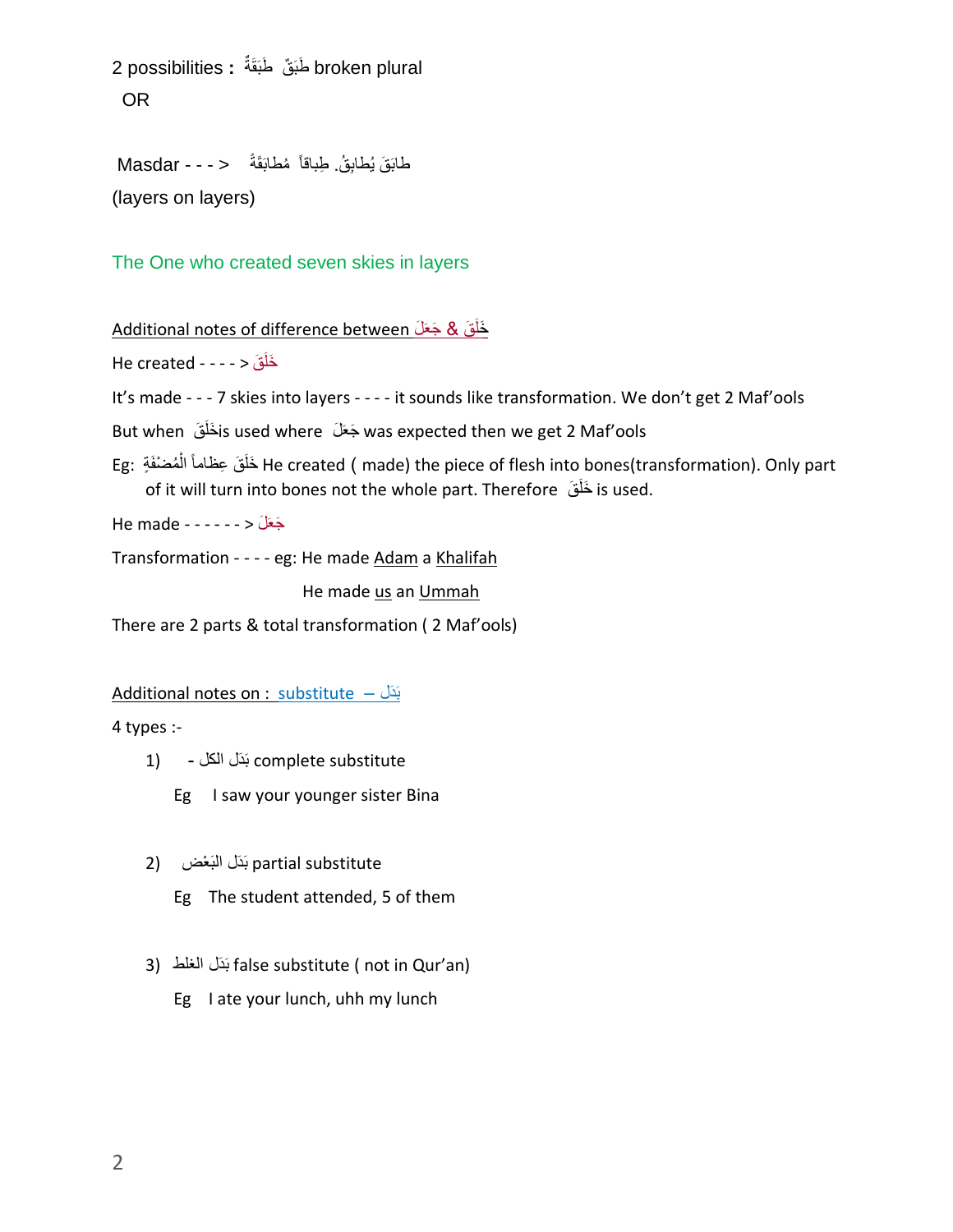4) ابَدَلْ الاَشتمال دلَب main topic & sub topic

Eg He talked about Ramadan, the fasting rules Main topic - - - > Ramadan Sub topic - - - - > fasting

Qur'an Eg They asked you about the sacred month fighting in it. Main topic - - - > Sacred month Sub topic - - - - -> fighting

 M +MI Jarr Majroor َر َٰى مَّا تَرَىٰ فِى خَلْقِ ْ خَلْقِ ٱلرَّحْمَٰنِ مَّا تَرَىٰ فِي خَلْقِ ٱلرَّحْمَٰ MBF Mukaddam (In the creation  $\setminus$  Maa Naafiyah (strong Negation) of the Fi'l mudare ( don't) Most Gracious ) (you see)

You don't ever see in the creation of the Most Gracious

## مِن تَفَوُتٍ فَأَرْجِعِ ٱلْبَصَرَ ا<br>ا ِ ْ

مِنِ : Min Zaa'edha - - - - -> any ( added more stress).  $\parallel$  Maf'ool bihi Fi Mahalli Nasb ا : تَفَوُتِ : Masdar - - - - > flaw َٰ

## You don't ever see any flaw in the creation of The Most Gracious

ِ بَ َص َر فَٱ ْر ِجع ٱل - - - - < Talab - - > JF ْ Then/ so : ف Harf Atf ارْجِعْ to return - - - - > Fi'l Amr بَ َص َر ٱل vision - - - >Masdar - - - >Maf'oolَbihi ْ So then return your gaze/view (to the skies)